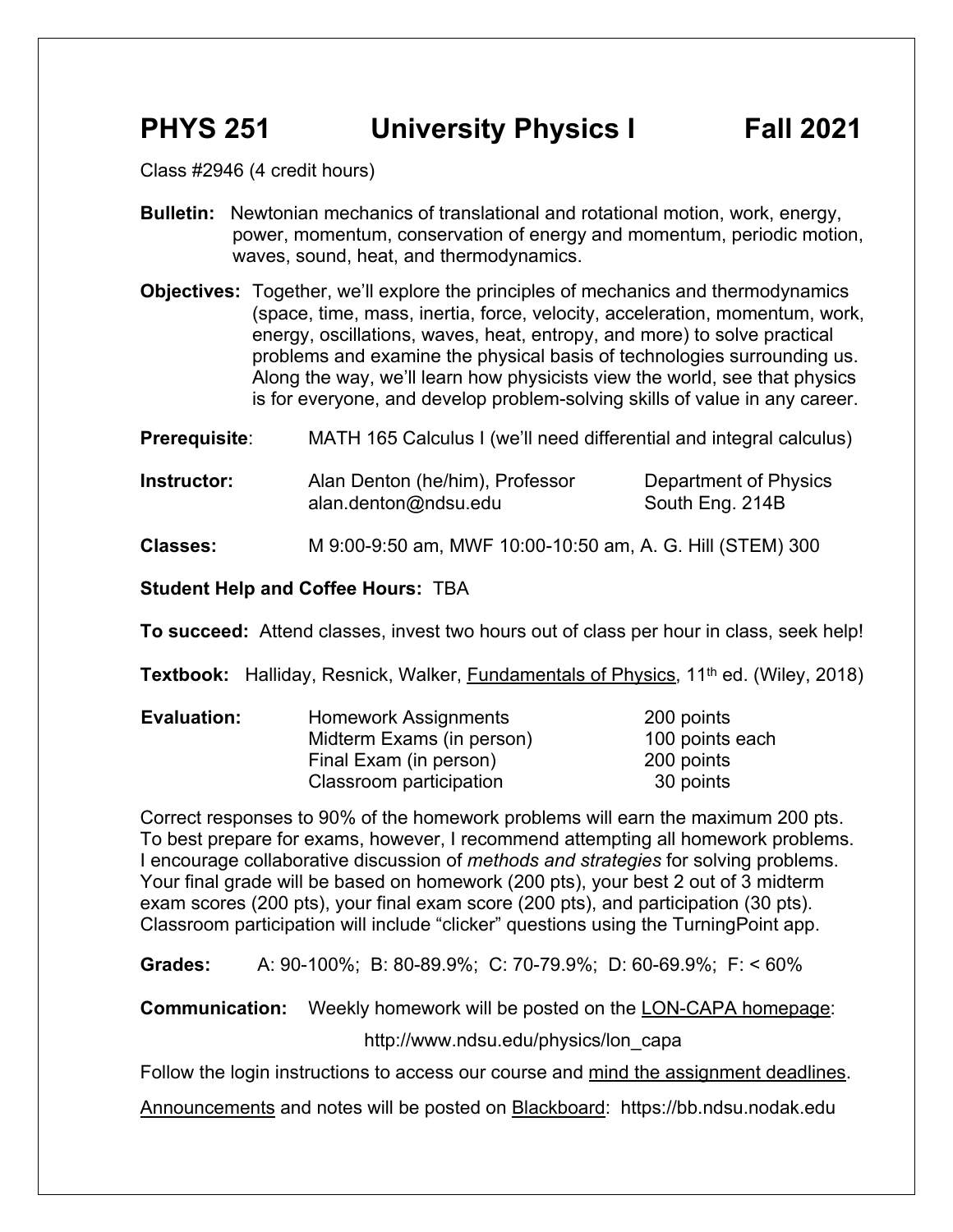# **Main Topics and Preliminary Timetable**

| Chapter 1                 | <b>Measurement</b>                        | Aug 25-27       |
|---------------------------|-------------------------------------------|-----------------|
| Chapter 2                 | Motion Along a Straight Line              | Aug 30-Sep 3    |
| Labor Day Holiday         | no class                                  | Sep 6           |
| Chapter 3                 | Vectors                                   | Sep 7-10        |
| Chapter 4                 | Motion in 2 and 3 Dimensions              | Sep 13-17       |
| Chapter 5                 | <b>Force and Motion I</b>                 | Sep 20-24       |
| <b>Midterm Exam 1</b>     | <b>Covering Chapters 1-4</b>              | Wed, Sep 29     |
| Chapter 6                 | <b>Force and Motion II</b>                | Sep 27-Oct 1    |
| Chapter 7                 | Kinetic Energy and Work                   | Oct 4-8         |
| Chapter 8                 | <b>Potential Energy and</b>               | Oct 11-15       |
|                           | <b>Conservation of Energy</b>             |                 |
| Chapter 9                 | Center of Mass, Momentum                  | Oct 18-22       |
| Chapter 10                | <b>Rotational Motion</b>                  | Oct 25-29       |
| <b>Midterm Exam 2</b>     | <b>Covering Chapters 5-9</b>              | Wed, Nov 3      |
| Chapter 11                | Rolling, Torque, and                      | <b>Nov 1-5</b>  |
|                           | <b>Angular Momentum</b>                   |                 |
| Chapter 12                | <b>Equilibrium and Elasticity</b>         | Nov 8-12        |
| Chapter 13                | Gravitation                               | Nov 15-19       |
| Chapter 14                | <b>Fluids</b>                             | <b>Nov 22</b>   |
| <b>Thanksgiving Break</b> | no classes                                | Nov 24-26       |
| <b>Midterm Exam 3</b>     | <b>Covering Chapters 10-14</b>            | Wed, Dec 1      |
| Chapters 15-17            | <b>Oscillations and Waves</b>             | Nov 29 - Dec 3  |
| Chapters 18-19            | Thermodynamics: Heat, 1 <sup>st</sup> Law | Dec 6-10        |
| Chapters 19-20            | Entropy and the $2^{nd}$ Law              | Dec 6-10        |
| <b>Final Exam</b>         | <b>Comprehensive</b>                      | Dec 14, 8:00 AM |

# **Academic Honesty and Special Needs:**

*The academic community is operated on the basis of honesty, integrity, and fair play. NDSU Policy 335: Code of Academic Responsibility and Conduct applies to cases in which cheating, plagiarism, or other academic misconduct have occurred in an instructional context. Students found guilty of academic misconduct are subject to penalties, up to and possibly including suspension and/or expulsion. Student academic misconduct records are maintained by the Office of Registration and Records. Informational resources about academic honesty for students and instructional staff members can be found at* www.ndsu.edu/academichonesty*.*

*Any students with disabilities or special needs, who need accommodations in this course, are invited to share concerns or requests with the instructor and to contact the Disability Services Office (*www.ndsu.edu/disabilityservices*) as soon as possible.*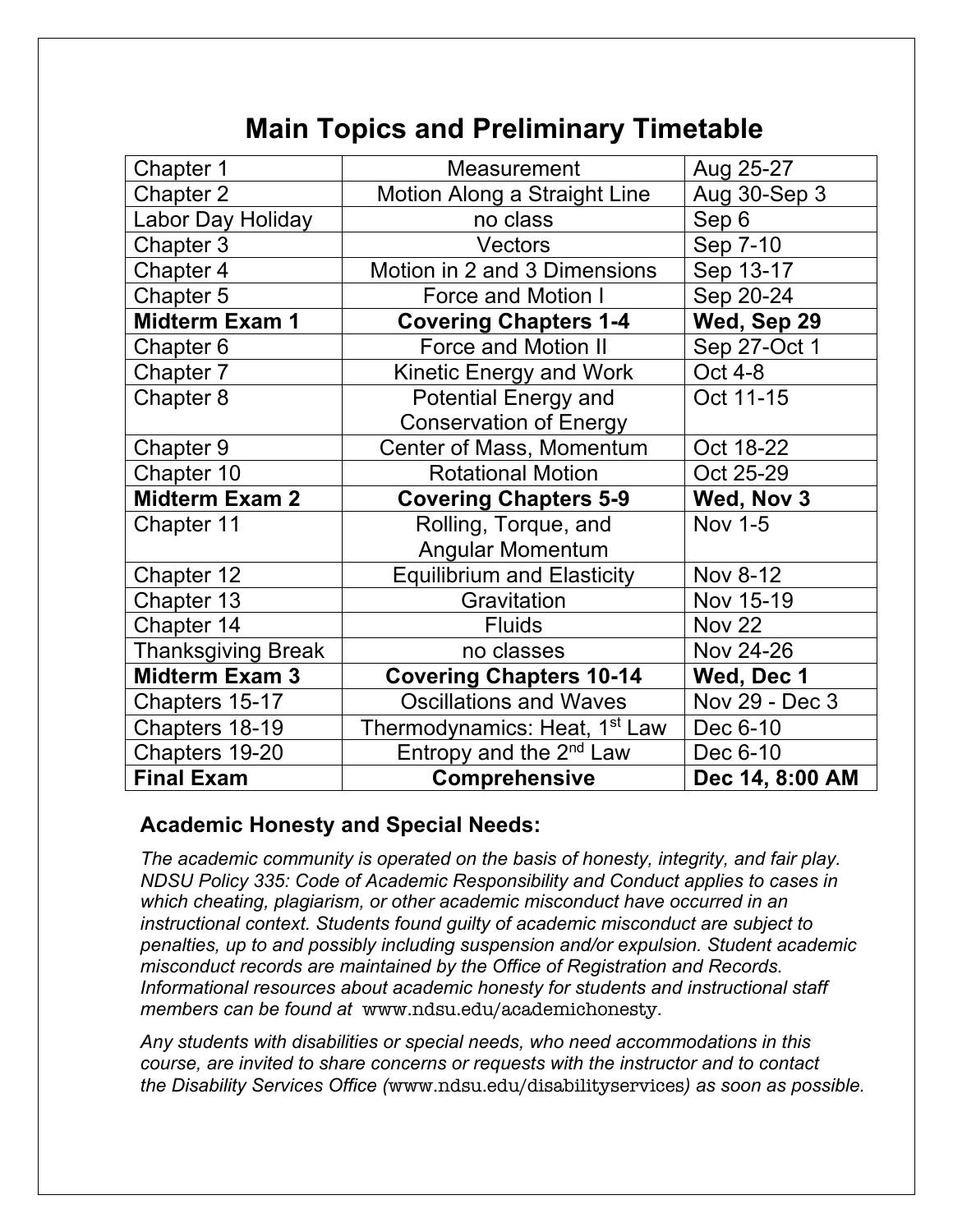# **COVID-19 Related Information**

## **Communication**

Course-related information will be communicated primarily during our class meetings. Reminders and notifications of any schedule changes will be communicated through NDSU email and posted on the Blackboard announcements page.

Your NDSU email address is the official route for course-related information.

Office hours will be conducted in person and via Zoom (at times to be announced).

If you have any technology concerns, please contact the IT Help Desk:

ndsu.helpdesk@ndsu.edu 701-231-8685 (option 1)

# **Submission of Homework and Posting of Grades**

Homework assignments will be submitted on the LON-CAPA homepage:

http://www.ndsu.edu/physics/lon\_capa

Grades will be posted on our Blackboard course homepage.

# **Copyright of Course Materials**

Recording any class meetings with your own personal devices is strictly prohibited. See NDSU Policy 190 on Intellectual Property.

# **Health and Safety Expectations**

Information on COVID-19 and NDSU's response:

https://www.ndsu.edu/police\_safety/covid\_19\_preparedness\_and\_response/

I encourage all students to attend class meetings in person. According to NDSU policy and CDC guidelines, when in the classroom, you must properly wear a face covering (covering both the mouth and nose) for the entire class. Wearing a face covering helps reduce the risk to others in case you are infected but do not have symptoms, and also may protect you from infection. *Research studies show that even if vaccinated you can become infected and transmit the virus to others.*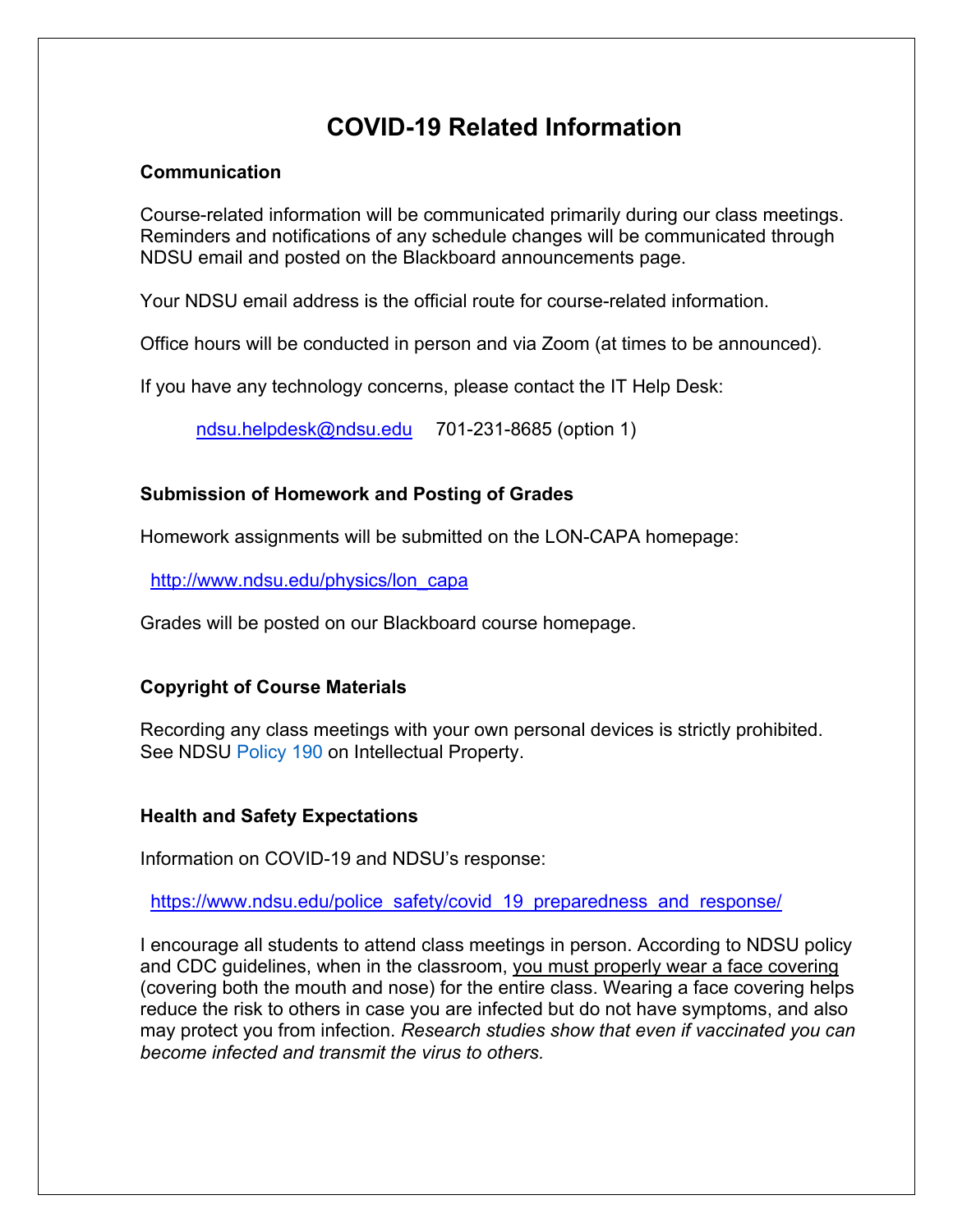If you fail to properly wear a face covering, you will not be admitted to the classroom. However, you may choose to participate remotely and synchronously via Zoom (see HyFlex options below).

Students who cannot wear a face covering due to a medical condition or disability may seek accommodation through Disability Services:

### 701-231-8463 https://www.ndsu.edu/disabilityservices/

Disinfecting supplies are provided for you to disinfect your learning space. You may also use your own disinfecting supplies.

Whenever possible, observe physical distancing guidelines, maintaining 2 m separation from others. Avoid congregating around the classroom entrance before or after class.

In accordance with NDSU Policy 601, failure to comply with instructions, including this syllabus, may be handled according to the Code of Student Conduct resolution process and may result in disciplinary sanctions.

Food and drink are not allowed in class except with a documented accommodation through Disability Services.

*Do not come to class if you are sick*. Please protect your health and the health of others by staying home, where you may participate remotely. For information on COVID-19, symptoms, testing, and steps to stay healthy see

#### https://www.ndsu.edu/studenthealthservice/covid\_19/

*Do not come to class if you have been exposed to individuals who tested positive for COVID-19 and/or you have been notified to self-quarantine due to exposure*.

If you are unable to attend class at the scheduled time due to illness or exposure, email me promptly for alternate arrangements, including accommodations and extensions.

If you are absent from class as a result of a COVID-19 diagnosis or quarantine, you will be able to participate in class remotely (see HyFlex Options below).

### **HyFlex Options**

Resource for students on HyFlex instruction, compiled by IT: https://kb.ndsu.edu/learn

If you are at high risk of contracting COVID-19 (or of infecting someone at high risk), you have the option of attending classes remotely via Zoom. You may opt to do so at the beginning of the semester or as the need arises during the semester.